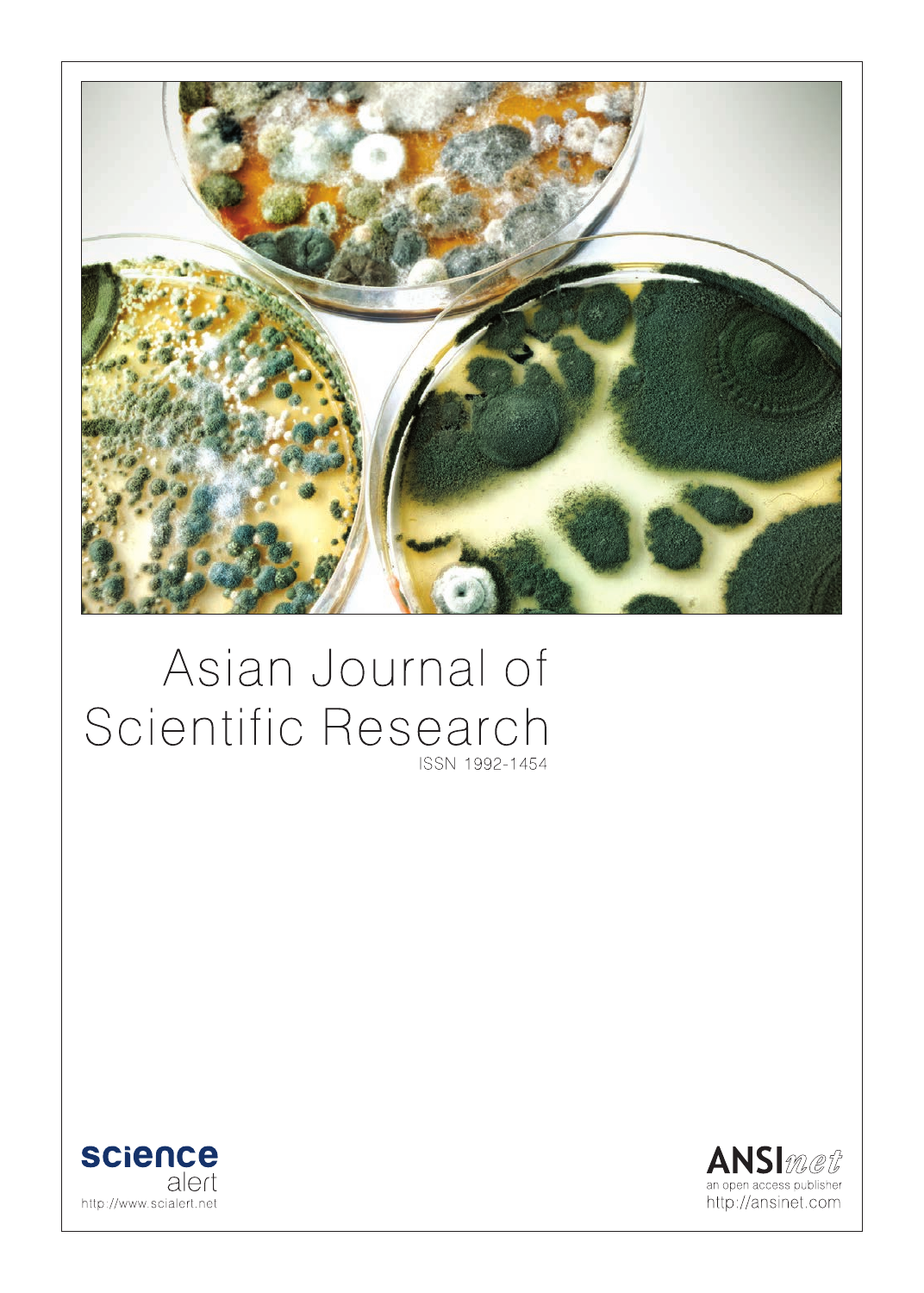#### **OPEN ACCESS Asian Journal of Scientific Research**

ISSN 1992-1454 DOI: 10.3923/ajsr.2017.150.159



## **Research Article Role of Minor Constituents and Balanced Fatty Acids in Upgrading the Low Stability of Cooking Oils Blended with Palm Super Olein**

 $^1$ Adel G. Abdel-Razek,  $^1$ Minar M.M. Hassanein,  $^2$ Magdalena Rudzińska and  $^1$ Mohamed H. EL-Mallah

<sup>1</sup>Department of Fats and Oils, National Research Centre, Cairo, Egypt  $^2$ Faculty of Food Science and Nutrition, Poznan University of Life Sciences, Poland

### Abstract

Background: Vegetable oil blending is one of the most potent ways in improving and upgrading low stability cooking oils. Objective: This study is chiefly concerned by the balance between saturated, monounsaturated and polyunsaturated fatty acids as recommended by World Health Organization (WHO) as well as improving their oxidative stability. Methodology: Palm super olein was blended with soybean and sunflower oils at different ratios, namely, 50:50, 55:45, 60:40, 65:35 and 75:25% w/w to identify the best cooking oil blends in terms of fatty acid balance and other specific characteristics. Bioactive minor lipid constituents of cooking oils and their blends including vitamin E, phytosterols, phytostanols, fatty acid components and oxidative stability were analyzed. Results: The 50:50 and 55:45% super palm olein:soybean or sunflower oil blend show the highest content of total tocopherols. While, the ratio of 65 and 75% of palm super olein blends to other oils, gave the highest amount of total tocotrienol which is the most potent antioxidants. With reference to phytosterols composition, it was found that the ratio 50:50 and 55:45% super palm olein:sunflower oil blend show highest amount of 5-, 7-stigmasterol, β-sitosterol, 7-avenasterol. While, the highest level of 5-stigmasterol and β-sitosterol was found in the blend of palm olein:soybean (50:50 and 55:45%). Most of phytosterols components exert antioxidant effects and enhance immunity in the human body. The ratio 55, 60 and 65% of palm super olein to soybean or sunflower oils show nearly ideal proportion between fatty acid groups. Conclusion: The addition of palm super olein to sunflower and soybean oils improves the oxidative stability of these oil blends and increases their phytonutrient contents as well as the nutritional value of oil blends via the balance between fatty acids.

Key words: Palm super olein, phytosterols, vitamin E, cooking oils, fatty acid balance

Received: December 08, 2016 **Accepted: March 20, 2017** Published: June 15, 2017

Citation: Adel G. Abdel-Razek, Minar M.M. Hassanein, Magdalena Rudzińska and Mohamed H. EL-Mallah, 2017. Role of minor constituents and balanced fatty acids in upgrading the low stability of cooking oils blended with palm super olein. Asian J. Sci. Res., 10: 150-159.

Corresponding Author: Adel G. Abdel-Razek, Department of Fats and Oils, National Research Centre, Cairo, Egypt

Copyright: © 2017 Adel G. Abdel-Razek et al. This is an open access article distributed under the terms of the creative commons attribution License, which permits unrestricted use, distribution and reproduction in any medium, provided the original author and source are credited.

Competing Interest: The authors have declared that no competing interest exists.

Data Availability: All relevant data are within the paper and its supporting information files.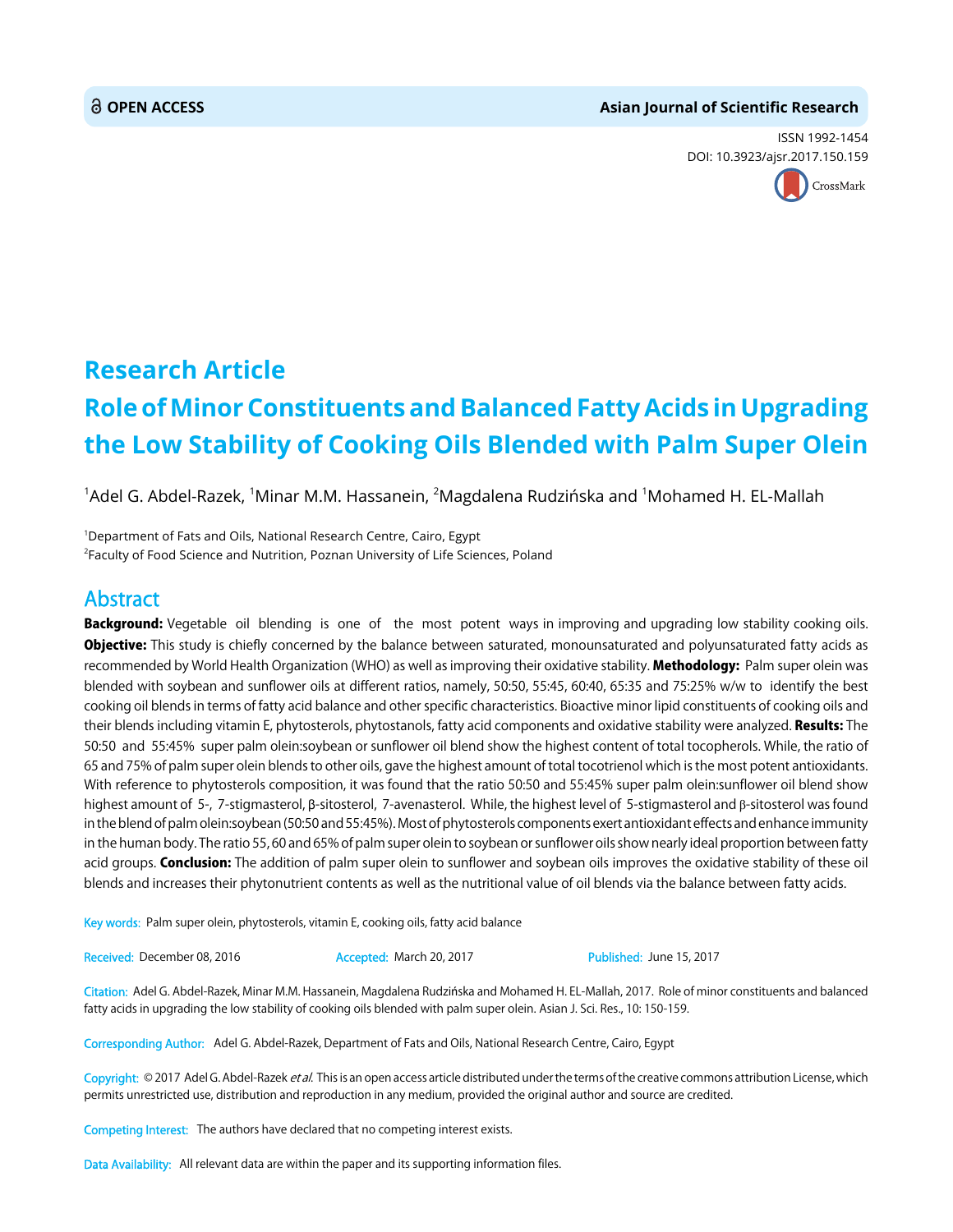#### INTRODUCTION

Vegetable oils are used for cooking and frying and these oils have limited technological application in their original forms because of their properties. To improving their commercial application, vegetable oils are often modified using hydrogenation, interesterification, fractionation and blending<sup>1</sup>. Blending method is more important for vegetable oils with different properties and is consider as one of the simplest methods to create new specific characteristics. Cooking oil blending has been a common acceptable practice in many countries.

Any single cooking oil can have low physical, chemical, nutritional properties and limited oxidative stability. For example, palm olein is widely used in Malaysia as cooking oil while soybean oil in the United States is used as major cooking oil. To maintain quality of vegetable oil, mixing oil is gaining worldwide popularity due to its advantages not only can change fatty acid profile but also increase the levels of bioactive minor lipid components including powerful natural antioxidants<sup>2,3</sup>. Blended oil may have been incorporated with health-improving through strengthened by minor components from the blending partner that constitute the mixture<sup>4</sup>. The use of blended oil is better than the single oil alone thus reducing the risks of coronary heart disease due to natural antioxidant contents and improved fatty acid composition of the new oil<sup>5,6</sup>. Recently, blending of common edible oils with unconventional oils (rice bran, tomato, apricot seed, grape seed and black cumin seed oil) rich in bioactive lipid components which may leads to promote nutritional and functional characteristics to the foods as well as increase the oxidative stability<sup>7-9</sup>. Stability of vegetable oils is being concerned to meet consumer satisfaction<sup>10</sup>. To raise resistance of soybean and sunflower oils against oxidation, blending with specific oils having antioxidant potency is necessary $11$ .

For these reasons, palm super olein was selected to achieve this target. Palm super olein contains about 30% tocopherols and 70% tocotrienols of the vitamin E content; rendering it one of the richest specific sources of natural antioxidants. Researchers have confirmed that tocotrienols show different biological and physiological properties than tocopherols<sup>12-15</sup>.

Concerning the fatty acid balance, World Health Organization (WHO)<sup>16</sup> recommended that the best balance as follows: 1:1:1 of saturated, monounsaturated and polyunsaturated fatty acids for generating the best LDL/HDL ratio $17$ .

The formulation of balanced fatty acids as well as raising the antioxidation potency via phytonutrient of the oil blends have not been studied comprehensively.

The present investigation is chiefly concerned with the fatty acid balance as prerequisite, between saturated, monounsaturated and polyunsaturated (S:M:P) fatty acids (1:1:1) as recommended by WHO as far as possible. Mixing of palm super olein (rich in tocotrienols) with soybean or sunflower oils, recognized as common cooking oils in many countries especially in Egypt, was in the following calculated ratios 50:50, 55:45, 60:40, 65:35 and 75:25% w/w. The later ratios verify the balance between S:M:P fatty acids in oil blends (1:1:1).

Therefore, the main goal of this study is to prepare new oil blends formulation with palm super olein to maximize high nutritional value via fatty acid balance and oxidative potency. The palm super olein, soybean, sunflower and their blends were analyzed for its vitamin E, phytosterols, phytostanols and fatty acid profiles using HPLC and GLC analysis. In addition, the oxidative stability, expressed as induction period, was carried out by Rancimat method for all the investigated oils samples.

#### MATERIALS AND METHODS

Materials: Palm Super Olein (PSO) was kindly supplied from Agwaa Company Suez, Egypt. Soybean oil (SBO) and sunflower oil (SFO) were purchased from the commercial market in Poland.

All solvents of HPLC grade, 1 M methanolic KOH, sterol standards and anhydrous pyridine was purchased from Sigma-Aldrich (St. Louis, MO, USA). Standards of tocopherols were obtained from Calbiochem-Novobiochem (San Diego, CA, USA), FAME standards and Sylon BTZ was purchased from Supelco (Bellefonte, PA, USA).

**Oil blends design:** To achieve the balance between saturated, monounsaturated and polyunsaturated fatty acids in oil blends, the ratios calculated as follows: 50:50, 55:45, 60:40, 60:40 and 75:25 of oil blends depending on the fatty acid composition of investigated pure oil samples. Palm super olein was added to soybean oil or sunflower oil. The mixtures of oils were placed in duplicates in 250 mL beakers for each blend and were mixed by using a mechanical stirrer at 180 rpm for 15 min. The oil blends were mentioned as follows:

| Oil blends                                                  |       | Ratio of PSO:SBO or SFO w/w |       |       |       |  |
|-------------------------------------------------------------|-------|-----------------------------|-------|-------|-------|--|
| PSO:SBO                                                     | 50.50 | 55:45                       | 60.40 | 65:35 | 75:25 |  |
| PSO:SFO                                                     | 50.50 | 55:45                       | 60.40 | 65:35 | 75.25 |  |
| PSO: Palm super olein, SBO: Soybean oil, SFO: Sunflower oil |       |                             |       |       |       |  |

#### **Methods**

**Vitamin E:** Vitamin E (tocopherol and tocotrienol) analysis was carried out by HPLC according to Balz *et al.*<sup>18</sup> and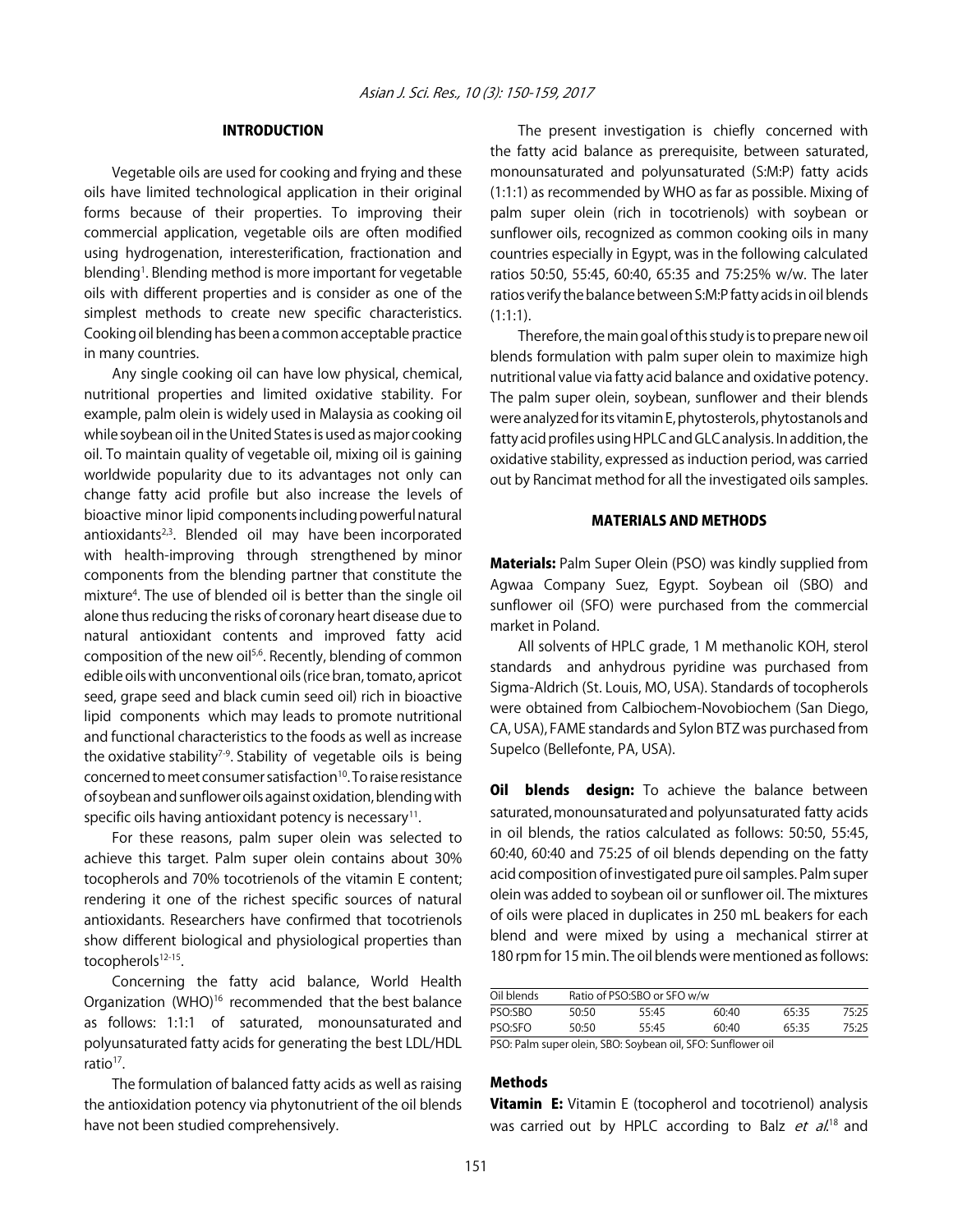Hassanien *et al.*<sup>19</sup>, a solution of 250 mg of oil in 25 mL of n-heptane was directly used for the HPLC. The HPLC analysis was conducted using a Merck-Hitachi low-pressure gradient system, fitted with aL-6000 pump, a Merck-Hitachi F-1000 fluorescence spectrophotometer (detector wavelengths for excitation 295 nm, for emission 330 nm) and a D-2500 integration system. The samples in the amount of 20 mL were injected with a Merck 655-A40 auto sampler onto a Diol phase HPLC column 25 cm\_4.6 mm ID (Merck, Darmstadt, Germany) using a flow rate of 1.3 mL min<sup>-1</sup>. The mobile phase used was n-heptane/tert-butyl methyl ether (99:1, v/v).

Phytosterols and phytostanols: Phytosterol and phytostanols content as well as composition were determined by GC following the procedure described by AOCS Official Method Ch6-9119,20. Briefly, lipids (50 mg) were saponified with 1 M methanolic KOH for 18 h at RT, then water was added and the unsaponifiables extracted three times with hexane/methyl tert-butyl ether (1:1 v/v). The solvent was evaporated under a stream of nitrogen. Dry residues were dissolved in 0.2 mL pyridine and silylated with 0.8 mL of sylon BTZ. Derivatives of the sterols were separated on a HP 6890 series II Plus (Hewlett Packard, Palo Alto, USA) equipped with DB-35MS capillary column (25 m×0.20 and 0.33 mm; J and W Scientific, Folsom, CA). Sample of 1.0 mL was injected in split less mode. The column temperature was held at 100 $\degree$ C for 5 min and then programmed to 250 $^{\circ}$ C at 25 $^{\circ}$ C min<sup>-1</sup>, held for 1 min, then further programmed to 290 $^{\circ}$ C at 3 $^{\circ}$ C min<sup>-1</sup> and held for 20 min. The detector temperature was set at  $300^{\circ}$ C. Hydrogen was used as the carrier gas at a flow rate of 1.5 mL min $^{-1}$ . An internal standard, 5a-cholestane, was used for sterols quantification. Phytosterols and cholesterol were identified by comparison of retention data with standards and GC/MS (7890A/5975C VL MSD with Triple-Axis Detector, Agilent Technologies Inc., Santa Clara, CA, USA) using the same chromatographic conditions. Samples from autonomous series were analyzed in triplicate.

Fatty acids: Methyl esters of fatty acids (FAME) were prepared according to AOCS Official Method Ce 1 k-07<sup>19,21</sup>. Diluted FAME were separated on a HP 5890 series II (Hewlett Packard, Palo Alto, USA) equipped with an innowax capillary column (30 m\_0.20 mm\_0.20 mm) and FID (FID). Hydrogen was used as the carrier gas at flow rate of 1.5 mL min<sup>-1</sup>. The column temperature was isotherm 210°C. Detector and injector temperatures were set at  $240^{\circ}$ C. Fatty acids were identified by comparison of the retention times with authentic standards and the results were reported as weight percentages after integration and calculation using Chem. Station (Agilent technologies).

**Oxidizability Cox value:** The Cox value of the oils was calculated by applying the formula proposed by Fatemi and Hammond<sup>22</sup>:

Cox value =  $\{ [C18:1(\%)]+10.3\times [C18:2(\%)]+21.6\times [C18:3(\%)]\}/100$ 

Oxidative stability index: For determination of oxidative stability of oils AOCS<sup>23</sup> Official Method Cd 12b-92 was used. The Protective Factor (PF) of the investigated oils to indicate the susceptibility to oxidation of oils and is expressed as percentage extension of the induction period $24$ , according to the following equation:

$$
PF = \frac{IP \ sample\text{-}IP \ control}{IP \ control} \times 100
$$

Statistical analysis: The obtained data were analyzed with the statistical analysis software CoStat V6.4. Means were compared using Least Significant Difference (LSD) at p<0.05.

#### RESULTS AND DISCUSSION

**Vitamin E:** The palm super olein oil (PSO) can be considered as a good source of natural antioxidant (tocopherols, tocotrienols) compared to other vegetable oil. Therefore, it can be mixed with other oils to raise and improve stability.

Table 1 and 2 show the total and concentration of vitamin E in cooking oil samples and their mixtures. Total tocopherols content was the highest in SFO (768.6 ppm) followed by SBO (576.3 ppm). The PSO contained the least amount of total tocopherols (108.8 ppm) and highest amounts of tocotrienols 313.8 ppm. No tocotrienols were detected in SBO and SFO while all tocopherols and tocotrienols profiles were observed in PSO. The major vitamin E present in PSO was  $\alpha$ -tocopherols,  $\alpha$ ,  $\gamma$  and  $\delta$ -tocotrienols and their contribution was 25.1, 32.0, 26.5 and 11.3% respectively.

From the results recorded in Table 1 and 2, it was noticed that mixed oil samples contains higher level of total tocopherols and total tocotrienol. Concerning tocotrienols profiles in mixtures, it was found that when add 50, 55, 60, 65 and 75% of PSO to 50, 45, 40, 35 and 25 of SBO  $\alpha$ -tocotrienol appears at a level of 23.2, 26.8, 28.6, 28.8 and 28.5% respectively. In addition, γ-tocotrienols found at concentration of 9.9, 10.6, 13.4, 15.3 and 18.3% respectively. However, δ-tocotrienol appears in mixture samples at concentration of 4.3, 4.8, 5.8, 5.8 and 6.0% respectively. Also, \$-tocotrienol present in reasonable content in mixture PSO:SBO. The same observations occur in case of increasing addition of PSO to SFO, it was noticed gradual increase in the levels of  $\alpha$ ,  $\gamma$  and δ-tocotrienols which are not found in single SFO. It can be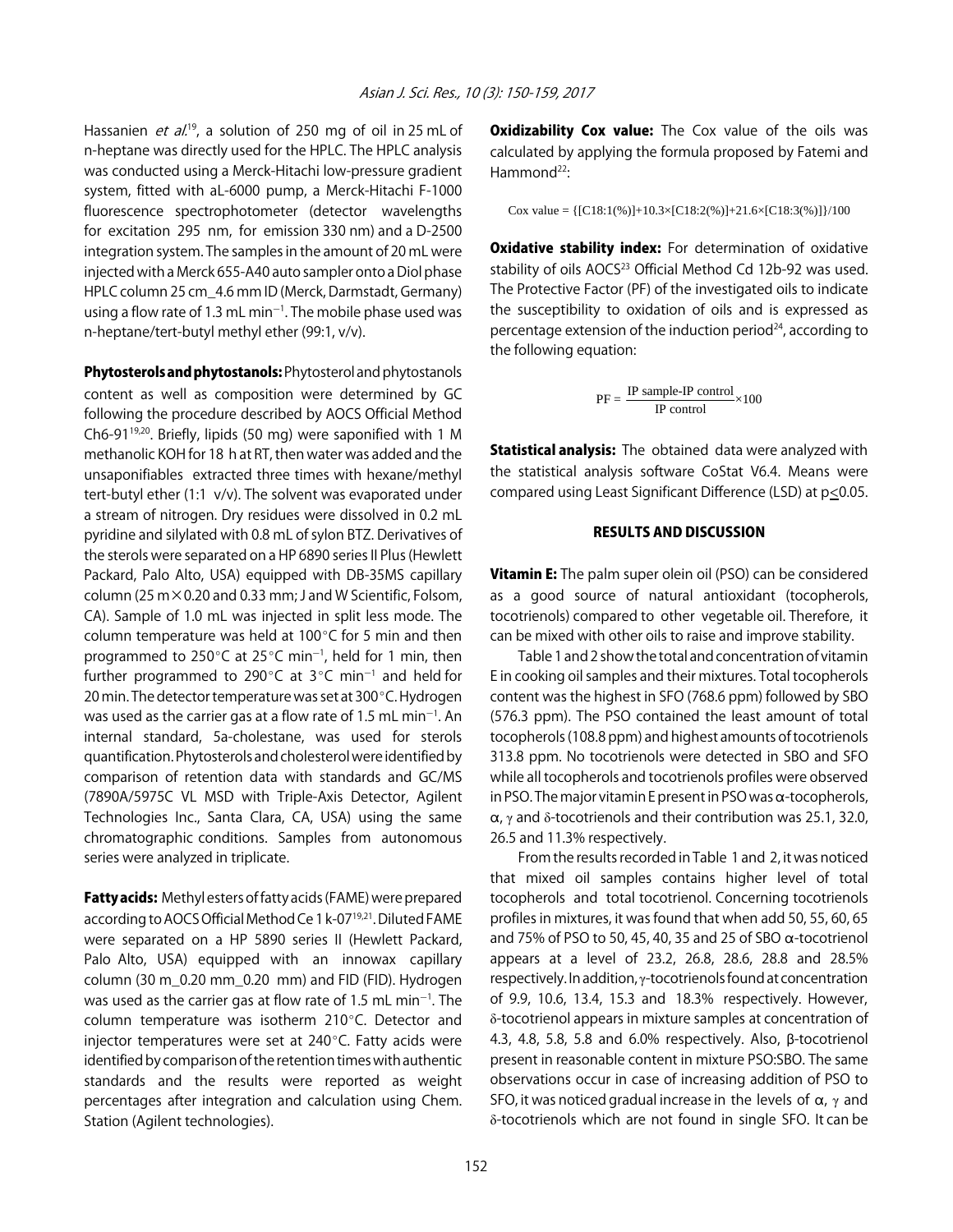| Asian J. Sci. Res., 10 (3): 150-159, 2017 |  |  |  |
|-------------------------------------------|--|--|--|
|-------------------------------------------|--|--|--|

#### Table 1: Vitamin E profiles for palm super olein, soybean oil and their blends

|                         | Ratio of palm super olein:soybean oil (w/w%) |                               |                               |                               |                              |                              |                               |  |  |  |
|-------------------------|----------------------------------------------|-------------------------------|-------------------------------|-------------------------------|------------------------------|------------------------------|-------------------------------|--|--|--|
| Vitamin E               | 100% SBO                                     | 50:50                         | 55:45                         | 60:40                         | 65:35                        | 75:25                        | 100% PSO                      |  |  |  |
| <b>Tocopherol (ppm)</b> |                                              |                               |                               |                               |                              |                              |                               |  |  |  |
| $\alpha$ -tocopherol    | $69.5 \pm 0.169*$                            | $77.0 \pm 0.26$ <sup>f</sup>  | 79.4±0.17 <sup>e</sup>        | $83.6 \pm 0.18$ <sup>d</sup>  | $86.8 \pm 0.22$              | $91.2 \pm 0.22^b$            | $106.1 \pm 0.12$ <sup>a</sup> |  |  |  |
| β-tocopherol            | $5.9 \pm 0.21$ <sup>a</sup>                  | $2.6 \pm 0.08$ <sup>b</sup>   | $2.6 \pm 0.07$ <sup>b</sup>   | $2.0 \pm 0.10$ <sup>c</sup>   | $1.4 \pm 0.06$ <sup>d</sup>  | $1.2 \pm 0.05$ d             | 0.0 <sup>e</sup>              |  |  |  |
| γ-tocopherol            | 314.5 ± 0.14 <sup>a</sup>                    | $128.0 \pm 0.31$ <sup>b</sup> | $103.7 \pm 0.36$ c            | $84.8 \pm 0.24$ <sup>d</sup>  | $80.1 \pm 0.20$ <sup>e</sup> | 72.6 ± 0.15 <sup>f</sup>     | $2.7 \pm 0.03$ <sup>g</sup>   |  |  |  |
| δ-tocopherol            | $186.4 \pm 0.24$ <sup>a</sup>                | $44.2 \pm 0.32^b$             | $43.2 \pm 0.31$ <sup>c</sup>  | $23.5 \pm 0.09$ <sup>d</sup>  | $19.1 \pm 0.07$ <sup>e</sup> | $16.4 \pm 0.06$ <sup>f</sup> | 0.09                          |  |  |  |
| Total tocopherol        | 576.3a                                       | 251.8 <sup>b</sup>            | 228.9°                        | 193.9 <sup>d</sup>            | $187.4^e$                    | 181.4 <sup>f</sup>           | 108.8 <sup>9</sup>            |  |  |  |
| Tocotrienol (ppm)       |                                              |                               |                               |                               |                              |                              |                               |  |  |  |
| $\alpha$ -tocotrienol   | 0.09                                         | $97.1 \pm 0.24$ <sup>f</sup>  | $110.9 \pm 0.32$ <sup>e</sup> | $112.4 \pm 0.12$ <sup>d</sup> | $114.8 \pm 0.33$ c           | $117.9 \pm 0.25^{\circ}$     | 135.6±0.14 <sup>a</sup>       |  |  |  |
| B-tocotrienol           | 0.09                                         | $9.2 \pm 0.08$ <sup>f</sup>   | $9.5 \pm 0.25^{\circ}$        | $10.7 \pm 0.14$ <sup>d</sup>  | $11.4 \pm 0.11$ <sup>c</sup> | $12.9 \pm 0.10^{\circ}$      | $18.2 \pm 0.24$ <sup>a</sup>  |  |  |  |
| γ-tocotrienol           | 0.09                                         | $41.4 \pm 0.14$ <sup>f</sup>  | 43.9 $\pm$ 0.31 $^{\circ}$    | $52.4 \pm 0.25$ <sup>d</sup>  | $60.6 \pm 0.21$ <sup>c</sup> | 75.8±0.15 <sup>b</sup>       | 112.3±0.31 <sup>a</sup>       |  |  |  |
| δ-tocotrienol           | 0.0 <sup>f</sup>                             | $18.2 \pm 0.14$ <sup>e</sup>  | $19.8 \pm 0.25$ <sup>d</sup>  | $22.9 \pm 0.25$ c             | $23.1 \pm 0.32$ c            | $25.1 \pm 0.14^b$            | 47.7±0.11 <sup>a</sup>        |  |  |  |
| Total tocotrienol       | 0.09                                         | 165.9f                        | $184.1^e$                     | 198.4 <sup>d</sup>            | 209.9c                       | 232.5 <sup>b</sup>           | 313.8 <sup>a</sup>            |  |  |  |
| Total vitamin E (ppm)   | 576.3a                                       | 417.5c                        | 413.0 <sup>d</sup>            | 392.3f                        | 397.3 <sup>e</sup>           | 413.9 <sup>d</sup>           | 422.6 <sup>b</sup>            |  |  |  |

PSO: Palm super olein, SBO: Soybean oil, \*Means within a row followed by the same letter(s) are not significantly different according to Duncan's multiple range test

Table 2: Vitamin E profiles for palm super olein, sunflower oil and their blends

|                          | Ratio of palm super olein: sunflower oil (w/w%) |                               |                              |                               |                               |                               |                               |  |  |  |
|--------------------------|-------------------------------------------------|-------------------------------|------------------------------|-------------------------------|-------------------------------|-------------------------------|-------------------------------|--|--|--|
| Vitamin E                | 100% SFO                                        | 50:50                         | 55:45                        | 60:40                         | 65:35                         | 75:25                         | 100% PSO                      |  |  |  |
| Tocopherol (ppm)         |                                                 |                               |                              |                               |                               |                               |                               |  |  |  |
| $\alpha$ -tocopherol     | 744.5±0.13 <sup>a*</sup>                        | 336.0 $\pm$ 0.39 <sup>b</sup> | $307.3 \pm 0.25$ c           | $289.8 \pm 0.24$ <sup>d</sup> | $257.1 \pm 0.22$ <sup>e</sup> | $241.4 \pm 0.14$ <sup>f</sup> | $106.1 \pm 0.12$ <sup>g</sup> |  |  |  |
| β-tocopherol             | $13.0 \pm 0.15$ <sup>a</sup>                    | $6.6 \pm 0.08$ <sup>b</sup>   | $5.7 \pm 0.02$ <sup>c</sup>  | $4.9 \pm 0.31$ <sup>d</sup>   | $4.5 \pm 0.11$ <sup>e</sup>   | $3.6 \pm 0.14$ <sup>f</sup>   | 0.09                          |  |  |  |
| $\gamma$ -tocopherol     | $11.2 \pm 0.08$ <sup>a</sup>                    | $6.3 \pm 0.36^{\circ}$        | $5.6 \pm 0.25$ c             | $4.7 \pm 0.16$ <sup>d</sup>   | $4.4 \pm 0.16^e$              | $4.1 \pm 0.15$ <sup>f</sup>   | $2.7 \pm 0.03$ <sup>g</sup>   |  |  |  |
| δ-tocopherol             | 0.0                                             | 0.0                           | 0.0                          | 0.0                           | 0.0                           | 0.0                           | 0.0                           |  |  |  |
| Total tocopherol         | 768.6 <sup>a</sup>                              | 348.9 <sup>b</sup>            | 318.6 <sup>c</sup>           | 299.4 <sup>d</sup>            | $266.0^{\circ}$               | 249.1 <sup>f</sup>            | 108.8 <sup>g</sup>            |  |  |  |
| <b>Tocotrienol (ppm)</b> |                                                 |                               |                              |                               |                               |                               |                               |  |  |  |
| $\alpha$ -tocotrienol    | 0.09                                            | $70.9 \pm 0.19$ <sup>f</sup>  | 76.2±0.29 <sup>e</sup>       | $79.3 \pm 0.31$ <sup>d</sup>  | $84.4 \pm 0.12$               | 99.3 ± 0.14 <sup>b</sup>      | 135.6±0.14 <sup>a</sup>       |  |  |  |
| β-tocotrienol            | 0.0 <sup>f</sup>                                | $9.1 \pm 0.16^e$              | $10.3 \pm 0.11$ <sup>d</sup> | $10.8 \pm 0.41$ <sup>c</sup>  | $10.5 \pm 0.14$ <sup>cd</sup> | $12.6 \pm 0.21$ <sup>b</sup>  | $18.2 \pm 0.24$ <sup>a</sup>  |  |  |  |
| y-tocotrienol            | 0.0 <sup>9</sup>                                | $43.2 \pm 0.25$ <sup>f</sup>  | $49.5 \pm 0.25$ <sup>e</sup> | $52.5 \pm 0.15$ <sup>d</sup>  | $60.5 \pm 0.21$ <sup>c</sup>  | $65.1 \pm 0.34^b$             | $112.3 \pm 0.31$ <sup>a</sup> |  |  |  |
| δ-tocotrienol            | 0.09                                            | $15.6 \pm 0.21$ <sup>e</sup>  | 14.9±0.24f                   | $16.3 \pm 0.11$ <sup>d</sup>  | $19.2 \pm 0.11$ <sup>c</sup>  | $20.7 \pm 0.22$ <sup>b</sup>  | 47.7±0.11 <sup>a</sup>        |  |  |  |
| Total tocotrienol        | 0.09                                            | 138.8 <sup>f</sup>            | $150.9^{\circ}$              | 158.9 <sup>d</sup>            | 174.6 <sup>c</sup>            | 197.7 <sup>b</sup>            | 313.8 <sup>a</sup>            |  |  |  |
| Total vitamin E (ppm)    | 768.6 <sup>a</sup>                              | 487.7 <sup>b</sup>            | 469.5c                       | 458.3 <sup>d</sup>            | 440.6 <sup>f</sup>            | $446.8^{\circ}$               | 422.69                        |  |  |  |

PSO: Palm super olein, SFO: Sunflower oil, \*Means within a row followed by the same letter(s) are not significantly different according to Duncan's multiple range test

concluded that the ratio of mixture 75 PSO:25 SBO or SFO is preferable than that the other mixtures since gave higher content total tocopherols and tocotrienols. It is noteworthy that tocotrienols are strong antioxidant and health benefits $25$ . Now, tocotrienols have received more attention than tocopherols, because they show a different biological activities<sup>26</sup>. They also demonstrate great potential as an anti-osteoporotic agent<sup>27</sup>. The PSO is especially rich in tocotrienols, what could be a purpose to enrich of cooking oils (SBO and SFO). To improve the vitamin E of cooking oils (SBO and SFO), it can be mixed with PSO as a source of  $\alpha$ ,  $\gamma$ and  $\delta$ -tocotrienol beside  $\alpha$ -tocopherols. Cooking vegetable oils which contained  $γ$  and δ-tocotrienol beside  $α, γ$  and δ-tocopherols improve bioavailability of these oils. The two isomers ( $γ$  and  $δ$ -tocotrienol) were reported to exert the most potent anti-cancer effects in several studies<sup>28,29</sup>. Blending of PSO with SBO or SFO positively influenced on the vitamin E content especially tocotrienols and can be recommended as a safe and economic method of increasing the concentration of these compounds in cooking oils. Increased the level of tocotrienols in blended oils could be beneficial since tocotrienols have been shown to inhibit cholesterol synthesis, reduce plasma cholesterol levels as well as influencing other risk factors for cardiovascular disease and suppress tumor-cell proliferation<sup>28,29</sup>.

Phytosterols and phytostanols: The contents of desmethylsterols, 4-monomethylsterols and 4, 4-dimethylsterols as well as phytostanols were identified in cooking oils samples (Table 3, 4). The total phytosterols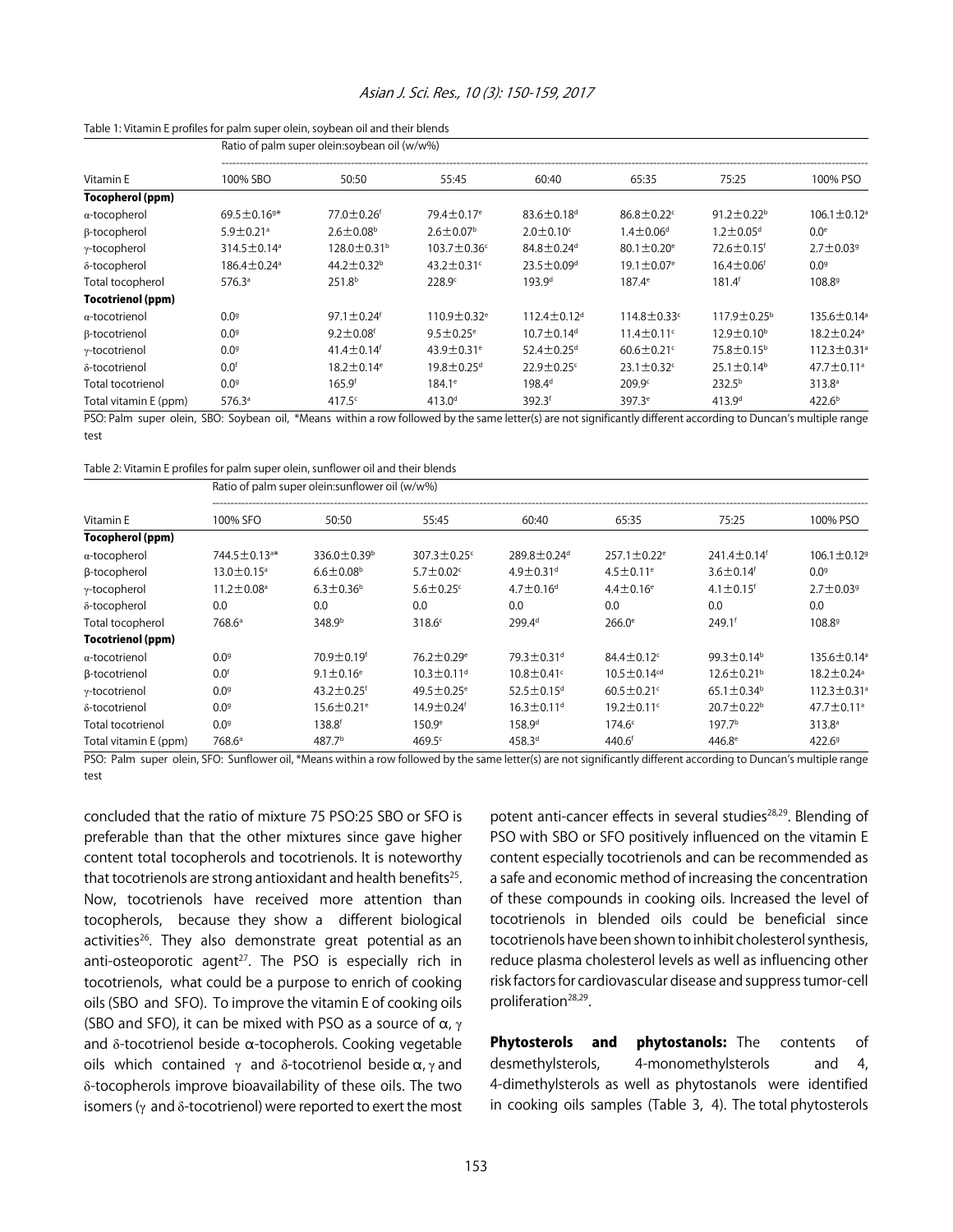#### Asian J. Sci. Res., 10 (3): 150-159, 2017

#### Table 3: Phytosterols and phytostanols compositions for palm super olein, soybean oil and their blends

|                                                                                                                                                                                                                                        | Ratio of palm super olein:soybean oil (w/w%) |                               |                             |                               |                               |                               |                        |  |
|----------------------------------------------------------------------------------------------------------------------------------------------------------------------------------------------------------------------------------------|----------------------------------------------|-------------------------------|-----------------------------|-------------------------------|-------------------------------|-------------------------------|------------------------|--|
| Phytosterols                                                                                                                                                                                                                           | 100% SBO                                     | 50:50                         | 55:45                       | 60:40                         | 65:35                         | 75:25                         | 100% PSO               |  |
| Desmethylsterols ( $\mu$ g g <sup>-1</sup> )                                                                                                                                                                                           |                                              |                               |                             |                               |                               |                               |                        |  |
| Campesterol                                                                                                                                                                                                                            | $181.1 \pm 11.8$ <sup>a*</sup>               | $130.9 \pm 5.1$ <sup>b</sup>  | $127.0 \pm 4.9$             | $122.1 \pm 3.8$ <sup>d</sup>  | $115.9 \pm 4.6$ <sup>e</sup>  | $103.3 \pm 1.4$ <sup>f</sup>  | $80.9 \pm 1.39$        |  |
| Campestanol                                                                                                                                                                                                                            | $11.9 \pm 4.2$ <sup>a</sup>                  | $5.4 \pm 0.2$                 | $5.1 \pm 0.2$ <sup>d</sup>  | $4.4 \pm 0.1$ <sup>e</sup>    | $9.0 \pm 0.3^{\circ}$         | $1.6 \pm 0.1$ <sup>f</sup>    | 0.09                   |  |
| $\Delta$ 5-stigmasterol                                                                                                                                                                                                                | 146.7±8.5 <sup>a</sup>                       | $101.0 \pm 1.9^{\circ}$       | 94.3 $\pm$ 1.2 $\epsilon$   | $91.1 \pm 0.9$ <sup>d</sup>   | $84.0 \pm 1.0$ <sup>e</sup>   | 77.0 $\pm$ 0.8f               | $50.6 \pm 0.49$        |  |
| β-sitosterol                                                                                                                                                                                                                           | $557.9 \pm 32.1^{\circ}$                     | $384.5 \pm 23.0$ <sup>b</sup> | 369.2 $\pm$ 14.0°           | 346.9 $\pm$ 12.0 <sup>d</sup> | 332.0 $\pm$ 15.1 <sup>e</sup> | $296.7 \pm 11.7$ <sup>f</sup> | 203.0±9.79             |  |
| Sitostanol                                                                                                                                                                                                                             | $46.6 \pm 1.7$ <sup>a</sup>                  | $22.0 \pm 0.7$ <sup>b</sup>   | $20.0 \pm 0.7$ <sup>c</sup> | $19.2 \pm 0.8$ <sup>d</sup>   | $15.8 \pm 0.5^{\circ}$        | $11.9 \pm 0.4$ <sup>f</sup>   | 0.09                   |  |
| A5-avenasterol                                                                                                                                                                                                                         | 0.0 <sup>a</sup>                             | $8.0 \pm 0.2$ <sup>f</sup>    | $8.5 \pm 0.2$ <sup>e</sup>  | $9.6 \pm 0.1$ <sup>d</sup>    | $10.0 \pm 0.2$ c              | $12.0 \pm 0.3^{\circ}$        | $15.7 \pm 0.5^{\circ}$ |  |
| 4, 4-dimethylsterols ( $\mu$ q q $^{-1}$ )                                                                                                                                                                                             |                                              |                               |                             |                               |                               |                               |                        |  |
| Cycloartenol                                                                                                                                                                                                                           | $82.8 \pm 7.3$ <sup>a</sup>                  | $40.5 \pm 1.6$ <sup>b</sup>   | $35.4 \pm 1.3$ c            | 34.0 $\pm$ 1.5 <sup>d</sup>   | $30.5 \pm 1.1$ <sup>e</sup>   | $22.4 \pm 0.8$ f              | 0.09                   |  |
| 2, 4 methylene-cycloartenol                                                                                                                                                                                                            | $12.8 \pm 0.5^{\circ}$                       | $6.0 \pm 0.3b$                | $6.0 \pm 0.3$ <sup>b</sup>  | $5.0 \pm 0.2$ c               | $3.9 \pm 0.2$ <sup>d</sup>    | $3.5 \pm 0.1$ <sup>e</sup>    | 0.09                   |  |
| Total phytosterols and phytostanols ( $\mu$ q q <sup>-1</sup> )                                                                                                                                                                        |                                              |                               |                             |                               |                               |                               |                        |  |
| Total<br>BCO Belling in the CDO Cultural MALL in the common full and constructed in the second of the conditions Bureau March 1990 in the construction of the construction of the construction of the construction of the construction | $1039.8^{\circ}$                             | 697.8 <sup>b</sup>            | 665.3 <sup>c</sup>          | $632.3^{d}$                   | $601.1^{\circ}$               | 528.4 <sup>f</sup>            | 350.2 <sup>9</sup>     |  |

PSO: Palm super olein, SBO: Soybean oil, \*Means within a row followed by the same letter(s) are not significantly different according to Duncan's multiple range test

Table 4: Phytosterols and phytostanols compositions of palm super olein, sunflower oil and their blends

|                                                                 | Ratio of palm super olein: sunflower oil (w/w%) |                               |                              |                               |                             |                               |                             |  |
|-----------------------------------------------------------------|-------------------------------------------------|-------------------------------|------------------------------|-------------------------------|-----------------------------|-------------------------------|-----------------------------|--|
| Phytosterols                                                    | 100% SFO                                        | 50:50                         | 55:45                        | 60:40                         | 65:35                       | 75:25                         | 100% PSO                    |  |
| Desmethylsterols ( $\mu$ q $^{-1}$ )                            |                                                 |                               |                              |                               |                             |                               |                             |  |
| Campesterol                                                     | $160.7 \pm 4.8$ <sup>a*</sup>                   | $119.9 \pm 3.7$ <sup>b</sup>  | $117.5 \pm 4.1$ <sup>c</sup> | $112.3 \pm 4.0$ <sup>d</sup>  | $110.3 \pm 3.3^e$           | $98.8 \pm 2.9$ <sup>f</sup>   | $80.9 \pm 1.8$ <sup>9</sup> |  |
| ∆5-stigmasterol                                                 | $119.1 \pm 3.8^a$                               | $88.2 \pm 3.1$ <sup>b</sup>   | $83.4 \pm 2.9$ <sup>c</sup>  | $79.7 \pm 3.0$ <sup>d</sup>   | $74.8 \pm 2.8$ <sup>e</sup> | $70.1 \pm 2.8$ <sup>f</sup>   | $50.6 \pm 1.49$             |  |
| β-sitosterol                                                    | 778.4 ± 11.2 <sup>a</sup>                       | 493.7 $\pm$ 19.6 <sup>b</sup> | 467.1 $\pm$ 18.5 $\text{c}$  | 433.7 $\pm$ 15.1 <sup>d</sup> | 398.3 $\pm$ 9.9 $^{\circ}$  | 347.8 $\pm$ 10.4 <sup>f</sup> | $203.0 \pm 6.99$            |  |
| Sitostanol                                                      | $141.8 \pm 1.3^a$                               | $67.2 \pm 2.0^{\circ}$        | $61.3 \pm 2.1$ <sup>c</sup>  | 56.4 $\pm$ 1.8 <sup>d</sup>   | $46.6 \pm 1.0^e$            | 32.8 $\pm$ 0.4 $f$            | 0.0 <sup>9</sup>            |  |
| ∆5-avenasterol                                                  | $5.8 \pm 0.69$                                  | $9.9 \pm 0.2$ <sup>f</sup>    | $11.0 \pm 0.2$ <sup>e</sup>  | $11.8 \pm 0.2$ <sup>d</sup>   | $12.1 \pm 0.3$ <sup>c</sup> | $13.6 \pm 0.2^b$              | $15.7 \pm 0.4^a$            |  |
| $\Delta$ 7-stigmasterol                                         | $137.8 \pm 3.6^a$                               | $66.8 \pm 1.6^b$              | 59.4±1.4c                    | $52.8 \pm 1.3$ <sup>d</sup>   | $45.9 \pm 1.1$ <sup>e</sup> | $31.2 \pm 1.3$ <sup>f</sup>   | 0.09                        |  |
| ∆7-avenasterol                                                  | $36.1 \pm 1.8$ <sup>a</sup>                     | $16.7 \pm 0.4^b$              | $15.2 \pm 0.3$ <sup>c</sup>  | $13.4 \pm 0.3$ <sup>d</sup>   | $11.6 \pm 0.2$ <sup>e</sup> | $8.0 \pm 0.2$ <sup>f</sup>    | 0.0 <sup>9</sup>            |  |
| 4, 4-dimethylsterols ( $\mu$ q $\eta$ <sup>-1</sup> )           |                                                 |                               |                              |                               |                             |                               |                             |  |
| Cycloartenol                                                    | $93.3 \pm 5.3^{\circ}$                          | $45.3 \pm 1.1^b$              | $43.1 \pm 0.9$ <sup>c</sup>  | $36.0 \pm 0.6$ <sup>d</sup>   | $32.2 \pm 0.7$ <sup>e</sup> | $21.8 \pm 0.3$ <sup>f</sup>   | 0.0 <sup>9</sup>            |  |
| 2, 4 methylene-cycloartenol                                     | $26.9 \pm 2.1$ <sup>a</sup>                     | $12.5 \pm 0.3^b$              | $11.2 \pm 0.3$ <sup>c</sup>  | $9.6 \pm 0.2$ <sup>d</sup>    | $9.1 \pm 0.1$ <sup>e</sup>  | $6.5 \pm 0.1$ <sup>f</sup>    | 0.0 <sup>9</sup>            |  |
| 4-monomethylsterols ( $\mu$ q q $^{-1}$ )                       |                                                 |                               |                              |                               |                             |                               |                             |  |
| Citrostadienol                                                  | $65.2 \pm 2.8$ <sup>a</sup>                     | $31.3 \pm 1.1^b$              | $27.2 \pm 1.1$ <sup>c</sup>  | $25.8 \pm 1.0$ <sup>d</sup>   | $21.4 \pm 0.7$ <sup>e</sup> | $15.3 \pm 0.5$ <sup>f</sup>   | 0.0 <sup>9</sup>            |  |
| Total phytosterols and phytostanols ( $\mu$ q q <sup>-1</sup> ) |                                                 |                               |                              |                               |                             |                               |                             |  |
| Total                                                           | 1565.1 <sup>a</sup>                             | 951.5 <sup>b</sup>            | 896.4c                       | 831.5 <sup>d</sup>            | 762.3 <sup>e</sup>          | 645.9 <sup>f</sup>            | 350.2 <sup>9</sup>          |  |

PSO: Palm super olein, SFO: Sunflower oil, \*Means within a row followed by the same letter(s) are not significantly different according to Duncan's multiple range test

and phytostanols content in SFO were at the highest level (1565.1  $\mu$ g g<sup>-1</sup>). The SBO was the second-richest source of total phytosterols and phytostanols content (1039.8  $\mu$ g g<sup>-1</sup>), followed by PSO  $(350.2 \mu g g^{-1})$ . Incorporating of 50% PSO with 50% of each SBO or SFO gave surpasses total phytosterols and phytostanols than the other cooking oil blends. The total phytosterols and phytostanols in all oil blends were higher than that of individual PSO and less than single SBO and SFO. From the results recorded in Table 3 and 4, it was noticed that β-sitosterol, campesterol and Δ5-stigmasterol were the major phytosterols in all investigated oil samples. When PSO was incorporated with each SBO or SFO in different ratios, it was noticed that there is an increase in Δ5-stigmasterol and campesterol than that in single PSO. Concerning  $\beta$ -sitosterol, it was found that the addition of 50% from PSO to SBO or SFO (50%), causes an increase in the level of this sterol than that the other cooking oil blends. Moreover, the levels of \$-sitosterol in all cooking oil blends are higher than that in individual PSO.

When PSO incorporated with SFO at different ratios, it was noticed that the appearance of Δ7-stigma and Δ7-avenasterol in all SFO:PSO mixtures (which are not found in single PSO). Concerning Δ5-avenasterol, increase the addition of PSO to SFO cause a gradual increases of this sterol. As a result of mixing between cooking oils, 4, 4-dimethylsterols (cycloartenol and 24 methylene-cycloartenol) and 4-monomethylsterols (citrostadienol) started to appear at reasonable amounts which are not detected in individual PSO. It is known that B-sitosterol control the levels, reduce the activity of cancer cell, promote prostate gland health and enhances immunity in the human body<sup>30</sup>. Moreover,  $\beta$ -sitosterol, campesterol and stigmasterol have antioxidant effects. The Δ5-avenasterol has an essential anti-polymerization effect, which could conserve oils from oxidation during cooking process $31$ . Recently, increased interest in consumption of phytosterols is mainly responsible for many health benefits products<sup>32</sup>. Enrichment of human food in natural phytosterols is convenient for the decreasing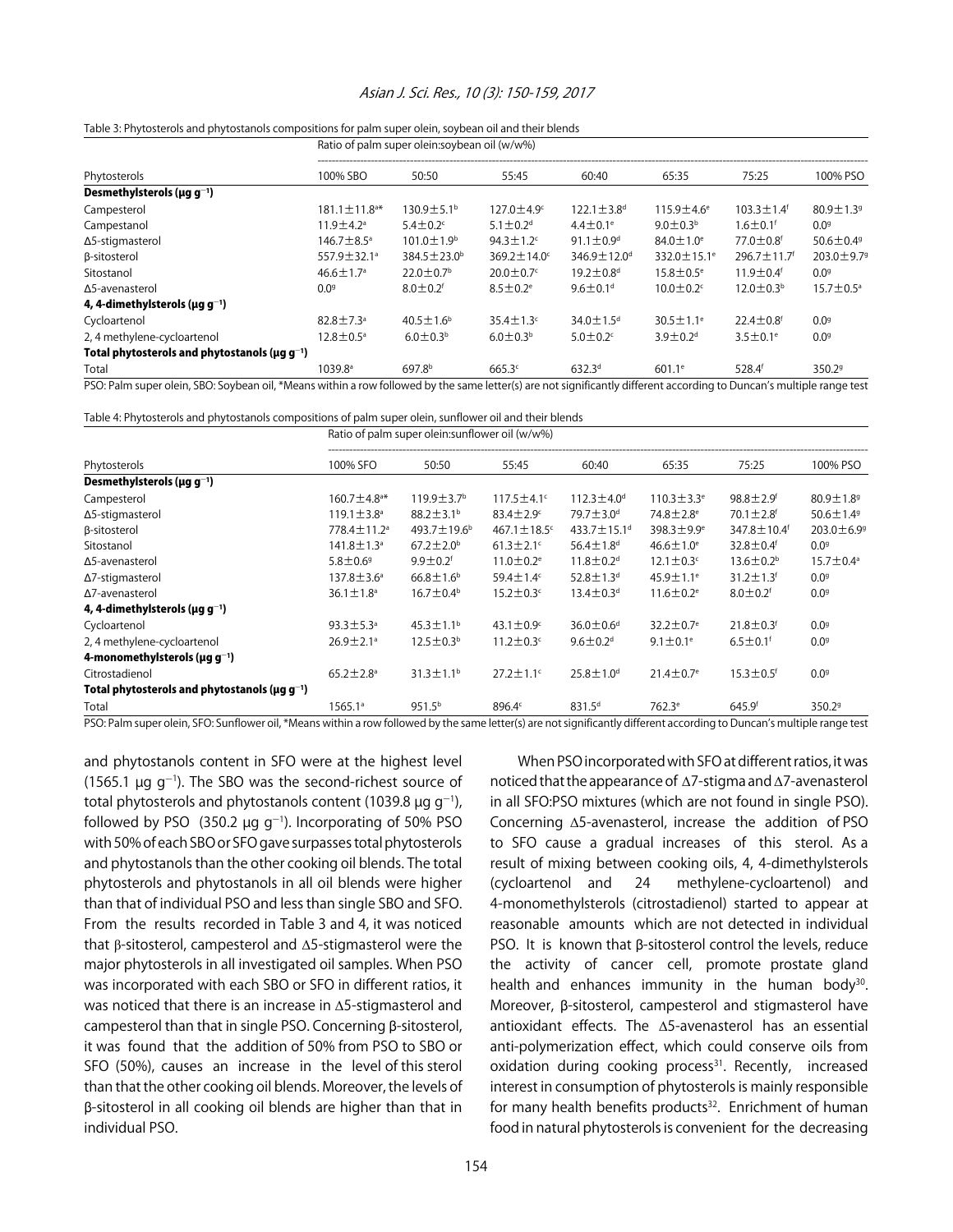#### Table 5: Fatty acid profiles for palm super olein, soybean oil and their blends

|                                          | Ratio of palm super olein:soybean oil (w/w%) |                              |                             |                             |                             |                             |                             |  |  |
|------------------------------------------|----------------------------------------------|------------------------------|-----------------------------|-----------------------------|-----------------------------|-----------------------------|-----------------------------|--|--|
| Fatty acids                              | 100% SBO                                     | 50:50                        | 55:45                       | 60:40                       | 65:35                       | 75:25                       | 100% PSO                    |  |  |
| <b>Saturated Fatty Acid (SFA)</b>        |                                              |                              |                             |                             |                             |                             |                             |  |  |
| C12:0                                    | $0.1 \pm 0.04*$                              | $0.2 \pm 0.03$ c             | $0.2 \pm 0.01$ <sup>c</sup> | $0.2 \pm 0.00$ <sup>c</sup> | $0.3 \pm 0.11$ <sup>b</sup> | $0.3 \pm 0.02^b$            | $0.4 \pm 0.02$ <sup>a</sup> |  |  |
| C14:0                                    | $0.1 \pm 0.0$ <sup>f</sup>                   | $0.4 \pm 0.01$ <sup>e</sup>  | $0.4 \pm 0.01$ <sup>e</sup> | $0.5 \pm 0.02$ <sup>d</sup> | $0.8 \pm 0.02$              | $0.9 \pm 0.03^b$            | $1.0 \pm 0.03$ <sup>a</sup> |  |  |
| C16:0                                    | $10.2 \pm 0.31$ <sup>g</sup>                 | 22.9 ± 1.03 <sup>f</sup>     | $24.5 \pm 1.1^e$            | $25.0 \pm 1.0$ <sup>d</sup> | $26.6 \pm 1.0$ <sup>c</sup> | $29.2 \pm 1.2^b$            | 34.9±1.3 <sup>a</sup>       |  |  |
| C18:0                                    | $3.4 \pm 0.14$ <sup>a</sup>                  | $3.1 \pm 0.13^b$             | $3.1 \pm 0.1^b$             | $2.8 \pm 0.12$ <sup>e</sup> | $2.8 \pm 0.11$ <sup>e</sup> | $3.0 \pm 0.13$ <sup>c</sup> | $2.9 \pm 0.12$ <sup>d</sup> |  |  |
| $\Sigma$ SFA                             | 13.89                                        | 26.6 <sup>f</sup>            | $28.2^e$                    | 28.5 <sup>d</sup>           | 30.5 <sup>c</sup>           | 33.4 <sup>b</sup>           | 39.2 <sup>a</sup>           |  |  |
| <b>Monounsaturated fatty acid (MUFA)</b> |                                              |                              |                             |                             |                             |                             |                             |  |  |
| C16:1                                    | $0.4 \pm 0.01$ <sup>a</sup>                  | $0.2 \pm 0.0^{\rm b}$        | 0.0 <sup>c</sup>            | 0.0 <sup>c</sup>            | $0.0^\circ$                 | $0.0^\circ$                 | 0.0 <sup>c</sup>            |  |  |
| C18:1                                    | $24.2 \pm 1.0$ <sup>g</sup>                  | 35.0 $\pm$ 1.35 <sup>f</sup> | $36.3 \pm 1.2$ <sup>e</sup> | $37.5 \pm 1.3$ <sup>d</sup> | $38.8 \pm 1.1$ <sup>c</sup> | $40.5 \pm 1.3^b$            | $46.1 \pm 1.5^{\circ}$      |  |  |
| ΣMUFA                                    | 24.69                                        | 35.2 <sup>f</sup>            | 36.3 <sup>e</sup>           | 37.5 <sup>d</sup>           | 38.8 <sup>c</sup>           | 40.5 <sup>b</sup>           | 46.1a                       |  |  |
| <b>Polyunsaturated fatty acid (PUFA)</b> |                                              |                              |                             |                             |                             |                             |                             |  |  |
| C18:2                                    | $56.4 \pm 2.15^{\circ}$                      | 35.8±1.26 <sup>b</sup>       | $33.3 \pm 1.33$ c           | 31.8±1.54 <sup>d</sup>      | $29.0 \pm 1.2$ <sup>e</sup> | $24.8 \pm 1.3$ <sup>f</sup> | 14.6±0.66 <sup>9</sup>      |  |  |
| C18:3                                    | $5.2 \pm 0.13$ <sup>a</sup>                  | $2.4 \pm 0.1$ <sup>b</sup>   | $2.2 \pm 0.09$ <sup>c</sup> | $2.2 \pm 0.08$ <sup>c</sup> | $1.7 \pm 0.08$ <sup>d</sup> | $1.3 \pm 0.06^e$            | $0.1 \pm 0.0^{\rm b}$       |  |  |
| ΣPUFA                                    | 61.6 <sup>a</sup>                            | 38.2 <sup>b</sup>            | 35.5 <sup>c</sup>           | 34.0 <sup>d</sup>           | 30.7 <sup>e</sup>           | 26.1 <sup>f</sup>           | 14.79                       |  |  |
| <b>Relations</b>                         |                                              |                              |                             |                             |                             |                             |                             |  |  |
| PUFA/SFA                                 | 4.5 <sup>a</sup>                             | 1.4 <sup>b</sup>             | 1.3 <sup>c</sup>            | 1.2 <sup>d</sup>            | 1.0 <sup>e</sup>            | 0.8 <sup>f</sup>            | 0.79                        |  |  |
| PUFA/MUFA                                | 2.5 <sup>a</sup>                             | 1.0 <sup>b</sup>             | 0.97c                       | 0.9 <sup>d</sup>            | 0.79e                       | 0.64 <sup>f</sup>           | 0.319                       |  |  |
| Cox value                                | 7.2 <sup>a</sup>                             | 4.6 <sup>b</sup>             | 4.3 <sup>c</sup>            | 4.1 <sup>d</sup>            | 3.7 <sup>e</sup>            | 3.2 <sup>f</sup>            | 2.09                        |  |  |
| Total vitamin E/PUFA                     | 9.3 <sup>f</sup>                             | 10.92 <sup>e</sup>           | 11.63 <sup>d</sup>          | 11.5 <sup>d</sup>           | 12.9 <sup>c</sup>           | 15.85 <sup>b</sup>          | 28.74 <sup>a</sup>          |  |  |

PSO: Palm super olein, SBO: Soybean oil, \*Means within a row followed by the same letter(s) are not significantly different according to Duncan's multiple range test

#### Table 6: Fatty acid profiles for palm super olein, sunflower oil and their blends

Ratio of palm super olein:sunflower oil (w/w%)

| Fatty acids                              | 100% SFO                     | 50:50                        | 55:45                        | 60:40                        | 65:35                        | 75:25                        | 100% PSO                     |
|------------------------------------------|------------------------------|------------------------------|------------------------------|------------------------------|------------------------------|------------------------------|------------------------------|
| <b>Saturated Fatty Acid (SFA)</b>        |                              |                              |                              |                              |                              |                              |                              |
| C12:0                                    | $0.2 \pm 0.01$ <sup>c*</sup> | $0.2 \pm 0.03$ c             | $0.2 \pm 0.01$ <sup>c</sup>  | $0.2 \pm 0.00$ <sup>c</sup>  | $0.2 \pm 0.11$ <sup>c</sup>  | $0.3 \pm 0.02^b$             | $0.4 \pm 0.02$ <sup>a</sup>  |
| C14:0                                    | $0.2 \pm 0.01$ <sup>e</sup>  | $0.6 \pm 0.01$ <sup>d</sup>  | $0.6 \pm 0.01$ <sup>d</sup>  | $0.7 \pm 0.01$ <sup>c</sup>  | $0.7 \pm 0.05$ c             | $0.8 \pm 0.02^b$             | $1.0 \pm 0.00^a$             |
| C16:0                                    | $6.7 \pm 0.30$ <sup>g</sup>  | $21.4 \pm 0.10$ <sup>f</sup> | $22.9 \pm 0.41$ <sup>e</sup> | 24.6±0.65 <sup>d</sup>       | $25.3 \pm 0.84$ <sup>c</sup> | $28.8 \pm 1.01$ <sup>b</sup> | 34.9±0.21 <sup>a</sup>       |
| C18:0                                    | $2.8 \pm 0.07$ <sup>b</sup>  | $2.7 \pm 0.08$ c             | $2.4 \pm 0.16$ <sup>f</sup>  | $2.5 \pm 0.16^e$             | $2.6 \pm 0.02$ <sup>d</sup>  | $2.6 \pm 0.10$ <sup>d</sup>  | $2.9 \pm 0.02$ <sup>a</sup>  |
| $\Sigma$ SFA                             | 9.99                         | 24.9 <sup>f</sup>            | 26.1 <sup>e</sup>            | 28.0 <sup>d</sup>            | 29.3 <sup>c</sup>            | 32.5 <sup>b</sup>            | 39.2 <sup>a</sup>            |
| <b>Monounsaturated fatty acid (MUFA)</b> |                              |                              |                              |                              |                              |                              |                              |
| C18:1                                    | $31.3 \pm 1.019$             | 38.2 $\pm$ 1.05 <sup>f</sup> | 39.5 ± 1.84 <sup>e</sup>     | 40.4 $\pm$ 1.98 <sup>d</sup> | $40.8 \pm 1.63$ <sup>c</sup> | 43.0 $\pm$ 1.68 <sup>b</sup> | 46.1 $\pm$ 3.08 <sup>a</sup> |
| ΣMUFA                                    | 31.39                        | 38.2 <sup>f</sup>            | 39.5 <sup>e</sup>            | 40.4 <sup>d</sup>            | 40.8 <sup>c</sup>            | 43.0 <sup>b</sup>            | 46.1a                        |
| <b>Polyunsaturated fatty acid (PUFA)</b> |                              |                              |                              |                              |                              |                              |                              |
| C18:2                                    | $58.6 \pm 2.61$ <sup>a</sup> | $36.7 \pm 1.45^{\circ}$      | $34.3 \pm 1.12$ <sup>c</sup> | $31.5 \pm 1.33$ <sup>d</sup> | $29.8 \pm 1.28$ <sup>e</sup> | $24.4 \pm 1.10$ <sup>f</sup> | 14.6±0.14 <sup>9</sup>       |
| C18:3                                    | $0.2 \pm 0.01$ <sup>a</sup>  | $0.2 \pm 0.01$ <sup>a</sup>  | $0.1 \pm 0.01^{\rm b}$       | $0.1 \pm 0.01^{\rm b}$       | $0.1 \pm 0.01$ <sup>b</sup>  | $0.1 \pm 0.0^{\rm b}$        | $0.1 \pm 0.00^{\circ}$       |
| $\Sigma$ PUFA                            | 58.8 <sup>a</sup>            | 36.9 <sup>b</sup>            | 34.4 <sup>c</sup>            | 31.6 <sup>d</sup>            | 29.9 <sup>e</sup>            | 24.5 <sup>f</sup>            | 14.79                        |
| <b>Relations</b>                         |                              |                              |                              |                              |                              |                              |                              |
| PUFA/SFA                                 | 5.9 <sup>a</sup>             | 1.5 <sup>b</sup>             | 1.3 <sup>c</sup>             | 1.1 <sup>d</sup>             | 1.0 <sup>d</sup>             | 0.7 <sup>e</sup>             | 0.3 <sup>f</sup>             |
| PUFA/MUFA                                | 1.87 <sup>a</sup>            | 0.96 <sup>b</sup>            | 0.87c                        | 0.78 <sup>d</sup>            | 0.63 <sup>e</sup>            | 0.56 <sup>f</sup>            | 0.319                        |
| Cox value                                | 6.4 <sup>a</sup>             | 4.2 <sup>b</sup>             | 3.9 <sup>c</sup>             | 3.7 <sup>d</sup>             | 3.5 <sup>e</sup>             | 3.0 <sup>f</sup>             | 2.09                         |
| Total vitamin E/PUFA                     | 13.12 <sup>f</sup>           | 13.2 <sup>f</sup>            | $13.64^e$                    | 14.5 <sup>d</sup>            | 14.7 <sup>c</sup>            | 18.2 <sup>b</sup>            | 28.74 <sup>a</sup>           |

PSO: Palm super olein, SFO: Sunflower oil, \*Means within a row followed by the same letter(s) are not significantly different according to Duncan's multiple range test

of plasma cholesterol level and coronary mortality<sup>33</sup>. Blending between cooking oils positively influenced on the phytosterols content and can be recommended as safe and cheap way of these compounds in other edible fats and oils.

Fatty acid: The main fatty acids in the PSO were oleic and palmitic acids, 46.1 and 34.9% respectively. The SBO and SFO were characterized by a high percentage of linoleic acid 56.4 and 58.6% followed by oleic acid, 24.2 and 31.3% respectively. However, linolenic acid in only SBO amounted to 5.2%34,35 (Table 5, 6).

The addition of 50, 55, 60, 65 and 75% of PSO to SBO or SFO causes a gradual increase in the amount of C16:0 and C18:1. At the same time, a decrease in the content of C18:2. In addition, C18:3 appeared in reasonable amount when adding PSO to SBO. In the cooking oil samples investigation,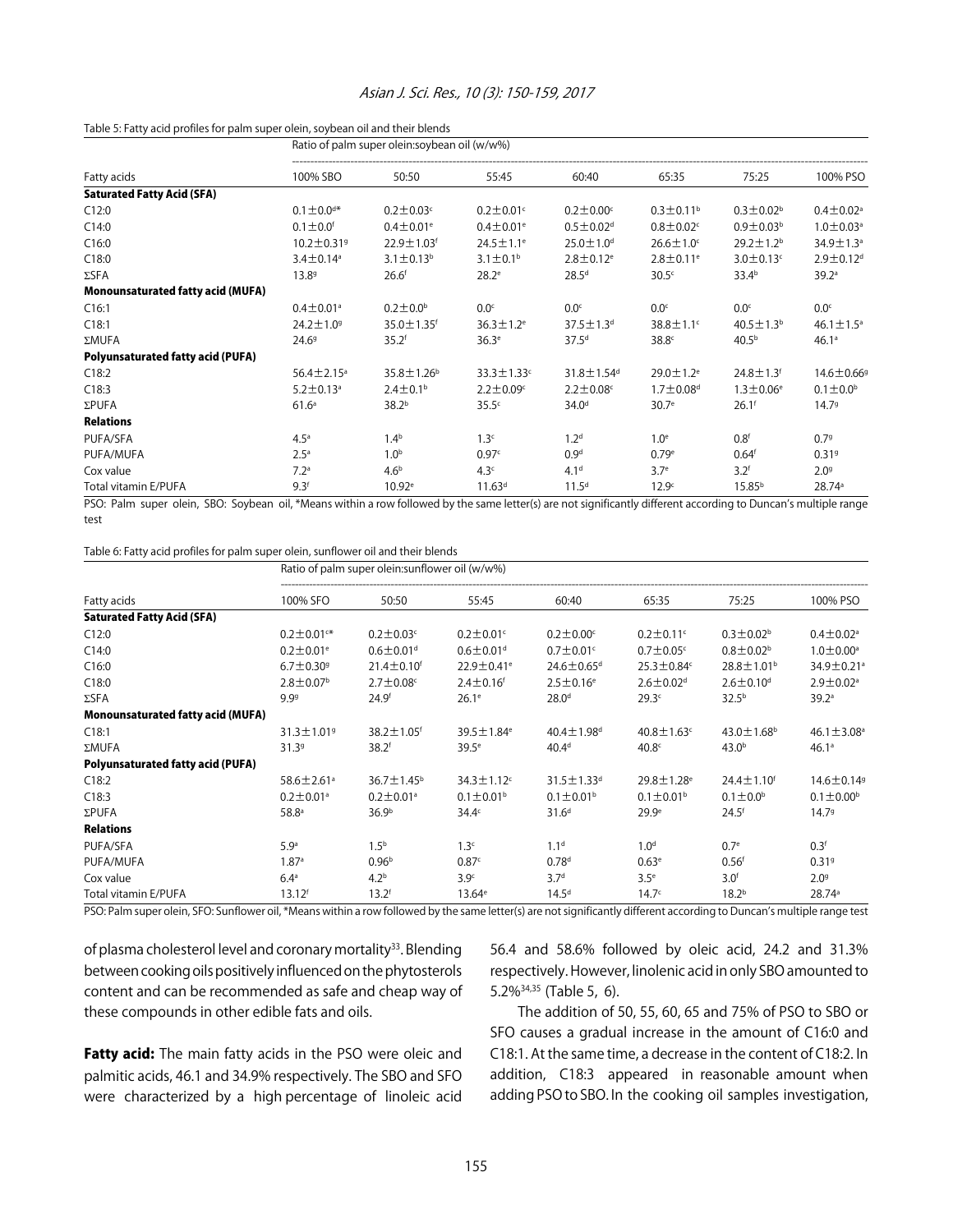#### Asian J. Sci. Res., 10 (3): 150-159, 2017



Fig. 1: Saturated fatty acid (SFA):monounsaturated fatty acid (MUFA):polyunsaturated fatty acid (PUFA) of PSO, SBO and their blends



Fig. 2: Saturated fatty acid (SFA):monounsaturated fatty acid (MUFA):polyunsaturated fatty acid (PUFA) of PSO, SFO and their blends

PSO contained the highest amount of Saturated Fatty Acid (SFA) as compared to other two single oils. For PSO, SFA was 39.2%, monounsaturated fatty acid (MUFA) 46.1% and polyunsaturated fatty acid (PUFA) 14.7%, these results were agreed with Azrina *et al*.<sup>36</sup>. By virtue of the values of PUFA/SFA, PUFA/MUSFA, Cox value and total vitamin E/PUFA37, the stability of blends can be determined clearly from these values which confirm best results of keeping quality of the blends. From the results recorded in Table 5 and 6, it was found that, when adding higher amount of PSO to SBO or SFO, the oil blends have low Cox value, PUFA/SFA and PUFA/MUFA. The ratio of PUFA/SFA and Cox value are commonly proved as a measure of oxidative stability<sup>22,38</sup>. Karupaiah and Sundram<sup>39</sup> found that decrease in PUFA/SFA ratios in human food were associated with increase post-prandial level of HDL-C in plasma. It is also noticed that the proportion of PUFA/MUFA ratios were decreased by increase the addition of PSO to other oils and hence, increased the oxidative stability of the cooking oil blends. The SFA:MUFA:PUFA in individual cooking oils (PSO, SBO and SFO) do not reach to ideal ratio according to WHO<sup>16</sup>. The WHO<sup>16</sup> recognized the best ratio at approximately 1:1:1 for SFA:MUFA:PUFA, the importance of this balance for generating the best LDL/HDL ratio<sup>17</sup>. This balance is critical at any level of fat intake, therefore the WHO<sup>16</sup> recommends slightly less SFA and PUFA than MUFA in the balance. The

addition of PSO for SBO or SFO especially 55, 60 and 65% nearly exhibit balance between SFA:MUFA:PUFA, this leads to improvement the nutritional benefits. Moreover, the addition of PSO (75%) to other cooking oils causes the slightly decrease the PUFA, which leads to improvement the oxidative stability (Fig. 1, 2). The oil blends namely, 55, 60, 65 and 75% of PSO:SBO or SFO are more effective not only on nutrition benefits but also on their oxidative stability.

**Oxidative stability:** The susceptibility of the studied cooking oils and their blends to oxidation was measured by the Rancimat test, the inflection point in the oxidation curve is defined as IP38. The length of the IP is considered a relative measure of the stability of oils. The results of oxidative stability (IP) of cooking oils and their mixture were showed in Fig. 3. It was found that PSO had the most stable against oxidation and highest IP (24.1 h). The results also showed that the IP of the mixtures gradual increased as addition of PSO ratio increased to each SBO or SFO as shown in the Fig. 3. The results of oxidative stability revealed an overall increase in IP of the blended oils than that of individual SBO and SFO. Generally, blending PSO with either SBO and/or SFO at any ratio gave a markedly higher IP than the individual oils. The Protective Factor (PF) expresses the susceptibility to oxidation of oils as percentage extension of the IP. The highest PF% was found in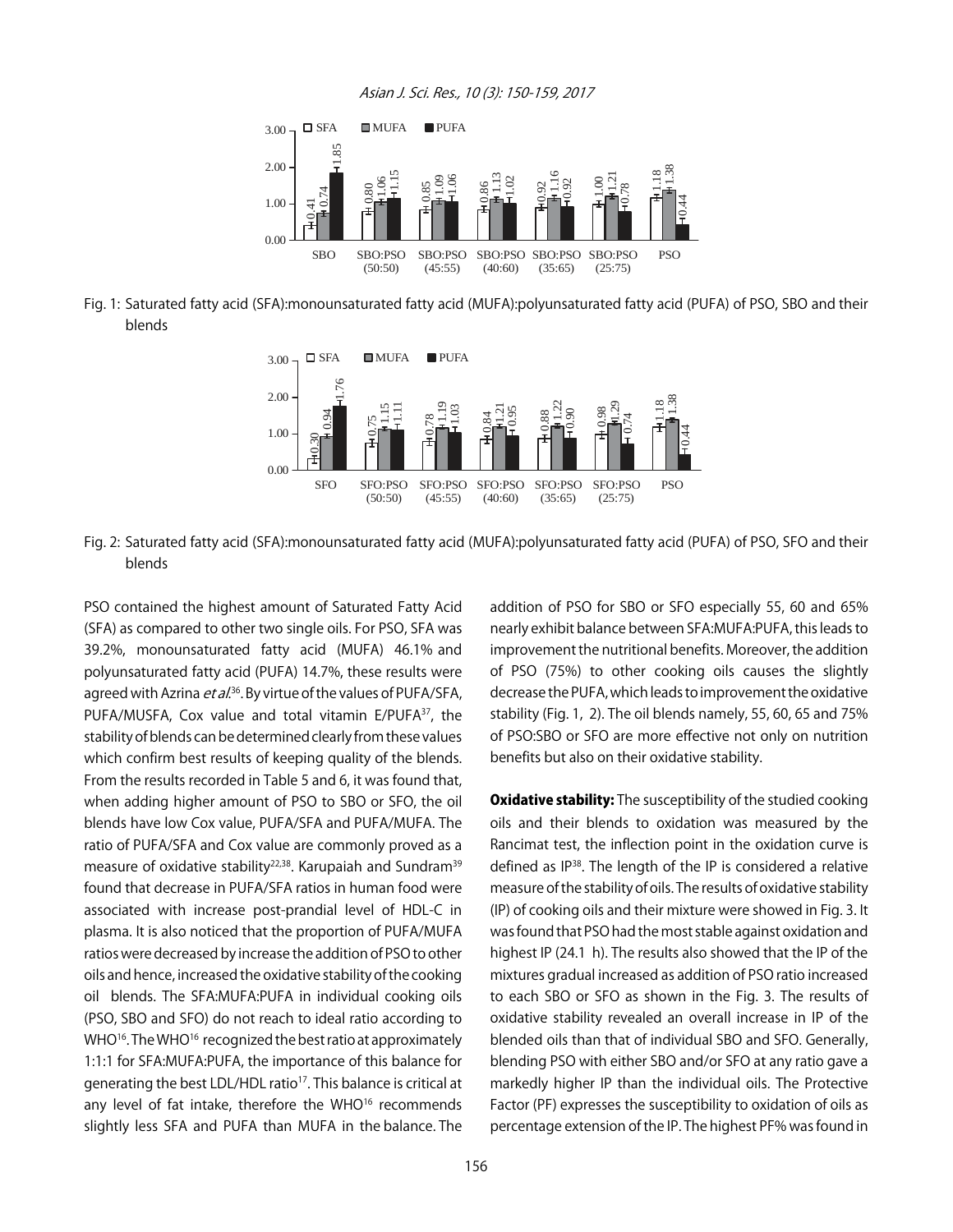#### Asian J. Sci. Res., 10 (3): 150-159, 2017



#### Fig. 3: Oxidative stability of individual cooking oils and their blends

| Table 7: Protective factor of cooking oil blends |                             |                   |                   |                   |                   |  |  |  |
|--------------------------------------------------|-----------------------------|-------------------|-------------------|-------------------|-------------------|--|--|--|
|                                                  | Ratio of PSO:SBO or SFO w/w |                   |                   |                   |                   |  |  |  |
| Oil blends                                       | 50:50                       | 55.45             | 60.40             | 65.35             | 75.25             |  |  |  |
| <b>Protective Factor (PF)</b>                    |                             |                   |                   |                   |                   |  |  |  |
| PSO:SBO                                          | $45.9e*$                    | 50.5 <sup>d</sup> | 54.1 $c$          | 59.6 <sup>b</sup> | 67.9 <sup>a</sup> |  |  |  |
| PSO:SFO                                          | 53.6 <sup>e</sup>           | 59.0 <sup>d</sup> | 65.5 <sup>c</sup> | 70.0 <sup>b</sup> | 71.8 <sup>a</sup> |  |  |  |

\*Means within a row followed by the same letter(s) are not significantly different according to Duncan's multiple range test

case of adding 65 and 75% of PSO to other two oils (Table 7). If the value of PF is greater than one, raise the stabilizing effect of the sample. The greater value of PF lead to the higher in the antioxidant effectiveness of the added oil<sup>40</sup>.

#### **CONCLUSION**

It was concluded that, the addition of PSO to SFO or SBO maximizing the oxidative stability of blends as well as the expected nutritional value. In addition, some cooking oil blends verified the balance between SFA:MUFA:PUFA as recommended by WHO. Moreover, the best combination of cooking oil blends was 55, 60, 65 and 75% PSO to other oils. The results of oxidative stability revealed an overall marked increase in IP of the blended oils than that of individual oils. In particular, the ratio of 65 and 75% of PSO blended with other two oils, gave the highest amount of total tocotrienol which is perceived as the most potent antioxidants. Concerning the phytosterols and phytostanols, 50:50% and 55:45% PSO with SFO oil blends show highest amount of 5-stigmasterol, \$-sitosterol, 7-stigmasterol, 7-avenasterol. While, the highest level of 7-stigmasterol and B-sitosterol was found in the blends of PSO to SBO (50:50 and 55:45%).  $\beta$ -sitosterol, campesterol and stigmasterol exert antioxidant effects and enhance immunity in the human body. This will open new application domains particularly in the oil blending processes.

#### ACKNOWLEDGMENTS

This study was supported by international cooperation between the Egyptian Academy of Sciences, National Research Centre, Food Industries and Nutrition Division, Fats and Oils Department Cairo, Egypt with Polish Academy of Sciences and Poznan University of Life Sciences, Faculty of Food Sciences and Nutrition, Poznan, Poland.

#### **REFERENCES**

- 1. Idris, N.A. and N.L.H.M. Dian, 2005. Inter-esterified palm products as alternatives to hydrogenation. Asia Pac. J. Clin. Nutr., 14: 396-401.
- 2. Aladedunye, F. and R. Przybylski, 2013. Frying stability of high oleic sunflower oils as affected by composition of tocopherol isomers and linoleic acid content. Food Chem., 141: 2373-2378.
- 3. Marmesat, S., A. Morales, J. Velasco and M.C. Dobarganes, 2012. Influence of fatty acid composition on chemical changes in blends of sunflower oils during thermoxidation and frying. Food Chem., 135: 2333-2339.
- 4. Siddique, M.B., A. Ahmad, M.H. Ibrahim, S. Hena, M. Rafatullah and A.K.M. Omar, 2010. Physico-chemical properties of blends of palm olein with other vegetable oils. Grasas Aceites, 61: 423-429.
- 5. Azrina, A., 2005. The effects of rice bran and blended rice bran oils on indices of coronary heart disease. Ph.D. Thesis, University Putra, Malaysia.
- 6. Gupta, R.K. and N. Singh, 2013. Morinda citrifolia (Noni) alters oxidative stress marker and antioxidant activity in cervical cancer cell lines. Asian Pac. J. Cancer Prev., 14: 4603-4606.
- 7. Rudzinska, M., M.M.M. Hassanein, A.G. Abdel-Razek, K. Ratusz and A. Siger, 2016. Blends of rapeseed oil with black cumin and rice bran oils for increasing the oxidative stability. J. Food Sci. Technol., 53: 1055-1062.
- 8. Abdel-Razek, A.G., M.M.M. Hassanein, M. Rudzinska, K. Ratusz and A. Siger, 2016. Enhancement the stability, quality and functional properties of rapeseed oil by mixing with non-conventional oils. Am. J. Food Technol., 11: 228-233.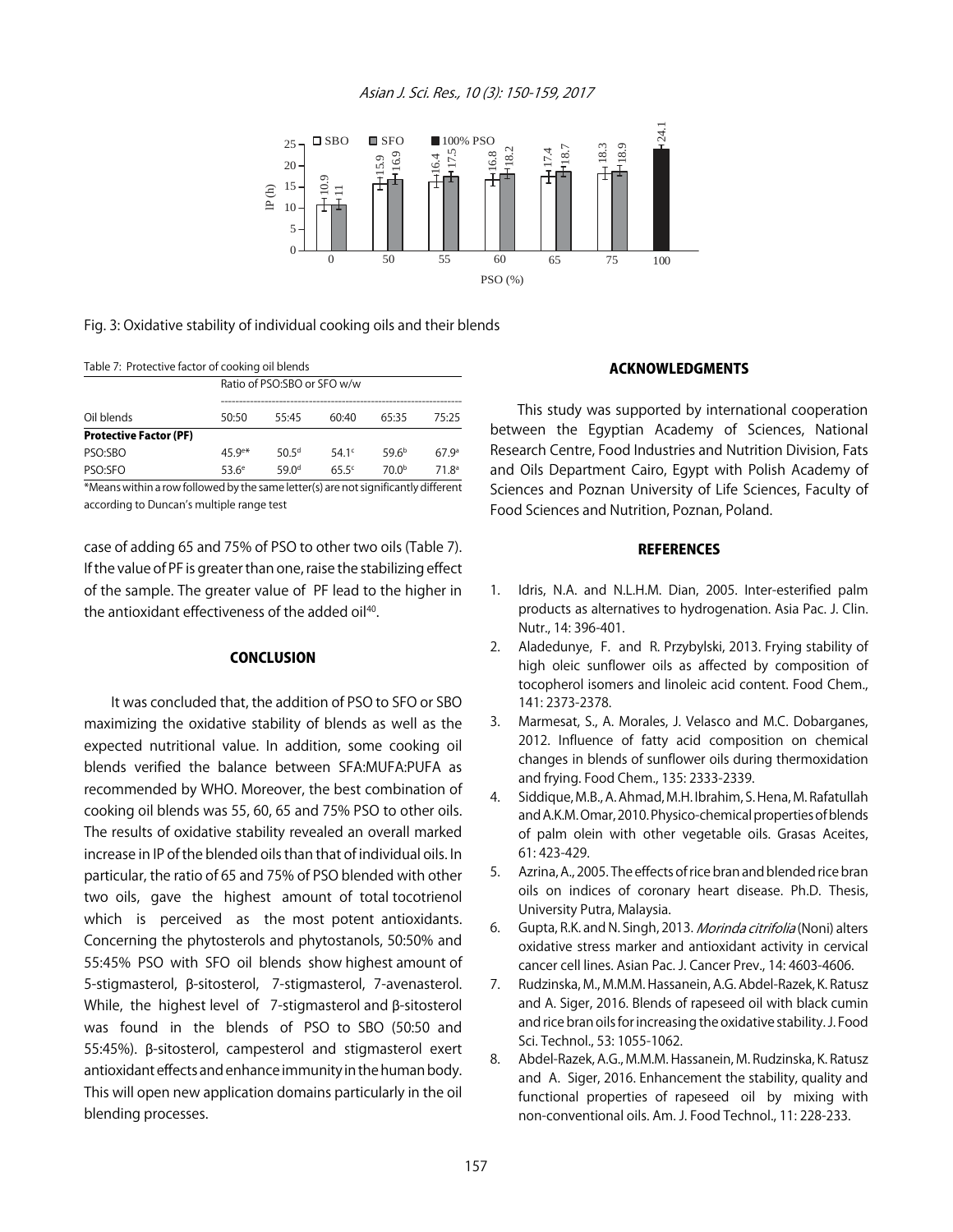- 9. Choudhary, M., K. Grover and G. Kaur, 2015. Development of rice bran oil blends for quality improvement. Food Chem., 173: 770-777.
- 10. Reyes-Hernandez, J., E. Dibildox-Alvarado, M. Charo-Alonso and J. Toro-Vazquez, 2007. Physicochemical and rheological properties of crystallized blends containing trans-free and partially hydrogenated soybean oil. J. Am. Oil Chem. Soc., 84: 1081-1093.
- 11. Abdel-Razek, A.G., S.M. El-Shami, M .H. El-Mallah and M.M.M. Hassanien, 2011. Blending of virgin olive oil with less stable edible oils to strengthen their antioxidative potencies. Aust. J. Basic Applied Sci., 5: 312-318.
- 12. Vasanthi, H.R., R.P. Parameswari and D.K. Das, 2012. Multifaceted role of tocotrienols in cardioprotection supports their structure: Function relation. Genes Nutr., 7: 19-28.
- 13. Yuen, K.H., J.W. Wong, A.B. Lim, B.H. Ng and W.P. Choy, 2011. Effect of mixed-tocotrienols in hypercholesterolemic subjects. Funct. Foods Health Dis., 1: 106-117.
- 14. Aggarwal, B.B., C. Sundaram, S. Prasad and R. Kannappan, 2010. Tocotrienols, the vitamin E of the 21st century: Its potential against cancer and other chronic diseases. Biochem. Pharmacol., 80: 1613-1631.
- 15. Khanna, S., N.L. Parinandi, S.R. Kotha, S. Roy, C. Rink, D. Bibus and C.K. Sen, 2010. Nanomolar vitamin E  $\alpha$ -tocotrienol inhibits glutamate-induced activation of phospholipase  $A_2$ and causes neuroprotection. J. Neurochem., 112: 1249-1260.
- 16. WHO., 2008. Interim summary of conclusions and dietary recommendations on total fat and fatty acids. The Joint FAO/WHO Expert Consultation on Fats and Fatty Acids in Human Nutrition, Geneva, Switzerland, pp: 1-12.
- 17. Sundram, K., K.C. Hayes and O.H. Siru, 1995. Both dietary 18:2 and 16:0 may be required to improve the serum LDL/HDL cholesterol ratio in normocholesterolemic men. J. Nutr. Biochem., 6: 179-187.
- 18. Balz, M., E. Schulte and H.P. Thier, 1992. Trennung von tocopherolen und tocotrienolen durch HPLC. Lipid/Fett, 94: 209-213.
- 19. Hassanien, M.M.M., A.G. Abdel-Razek, M. Rudzinska, A. Siger, K. Ratusz and R. Przybylski, 2014. Phytochemical contents and oxidative stability of oils from non-traditional sources. Eur. J. Lipid Sci.Technol., 116: 1563-1571.
- 20. AOCS., 1997. AOCS Official Method Ch 6-91: Determination of the Composition of the Sterol Fraction of Animal and Vegetable Oils and Fats by TLC and Capillary GLC. In: Official Method and Recommended Practices of the American Oil Chemists' Society, Firestone, D. (Ed.). 4th Edn., American Oil Chemists' Society, USA.
- 21. AOCS., 2007. AOCS Official Method Ce 1k-07: Direct Methylation of Lipids for the Determination of Total Fat, Saturated, cis-Monounsaturated, cis-Polyunsaturated and trans Fatty Acids by Chromatography. In: Official Method and Recommended Practices of the American Oil Chemists' Society, Mehlenbacher, V., T.H. Hopper, E.M. Sallee and W.E. Link (Eds.). 5th Edn., American Oil Chemist's Society, USA.
- 22. Fatemi, S.H. and E.G. Hammond, 1980. Analysis of oleate, linoleate and linolenate hydroperoxides in oxidized ester mixtures. Lipids, 15: 379-385.
- 23. AOCS., 1997. AOCS Official Method Cd 12b-92: Oil Stability Index. Sampling and Analysis of Commercial Fats and Oils. In: Official Method and Recommended Practices of the American Oil Chemists' Society, Firestone, D. (Ed.). 4th Edn., American Oil Chemists' Society, USA.
- 24. Abramovic, H. and V. Abram, 2006. Effect of added rosemary extract on oxidative stability of Camelina sativa oil. Acta Agriculturae Slovenica, 87: 255-261.
- 25. Imoisi, O.B., G.E. Ilori, I. Agho and J.O. Ekhator, 2015. Palm oil, its nutritional and health implications (review). J. Applied Sci. Environ. Manage., 19: 127-133.
- 26. Miyazawa, T., A. Shibata, P. Sookwong, Y. Kawakami and T. Eitsuka et al., 2009. Antiangiogenic and anticancer potential of unsaturated vitamin E (tocotrienol). J. Nutr. Biochem., 20: 79-86.
- 27. Chin, K.Y., H. Mo and I.N. Soelaiman, 2013. A review of the possible mechanisms of action of tocotrienol-a potential antiosteoporotic agent. Curr. Drug Targets, 14: 1533-1541.
- 28. Das, S., S.R. Powell, P. Wang, A. Divald and K. Nesaretnam et al., 2005. Cardioprotection with palm tocotrienol: Antioxidant activity of tocotrienol is linked with its ability to stabilize proteasomes. Am. J. Physiol.-Heart Circ. Physiol., 289: H361-H367.
- 29. Mishima, K., T. Tanaka, F. Pu, N. Egashira and K. Iwasaki et al., 2003. Vitamin E isoforms  $\alpha$ -tocotrienol and y-tocopherol prevent cerebral infarction in mice. Neurosci. Lett., 337: 56-60.
- 30. Kakade, N.A. and C.S. Magdum, 2012. HPLC analysis of \$-sitosterol in herbal medicine and vegetable oils. Int. J. Pharm. Life Sci., 3: 1666-1669.
- 31. Nasri, N., B. Fady and S. Triki, 2007. Quantification of sterols and aliphatic alcohols in Mediterranean stone pine (Pinus pinea L.) populations. J. Agric. Food Chem., 55: 2251-2255.
- 32. Lerma-Garcia, M.J., J.M. Herrero-Martinez, E.F. Simo-Alfonso, C.R.B. Mendonca and G. Ramis-Ramos, 2009. Composition, industrial processing and applications of rice bran  $\gamma$ -oryzanol. Food Chem., 115: 389-404.
- 33. Cusack, L.K., M.L. Fernandez and J.S. Volek, 2013. The food matrix and sterol characteristics affect the plasma cholesterol lowering of phytosterol/phytostanol. Adv. Nutr., 4: 633-643.
- 34. FAO., 2001. Codex Alimentarius: Fats, Oils and Related Products. In: Codex Standard for Named Vegetable Oils (CX-Stan 210-1999), FAO (Ed.). 2nd Edn., Vol. 8, Food and Agriculture Organization, USA., pp: 11-24.
- 35. Hassanein, M.M.M., A.G. Abdel-Razek, M. Rudzinska and M.H. El-Mallah, 2016. Comprehensive study on the characteristics and authenticity of Egyptian monovarietal coratina virgin olive oil. Int. J. ChemTech Res., 9: 86-94.